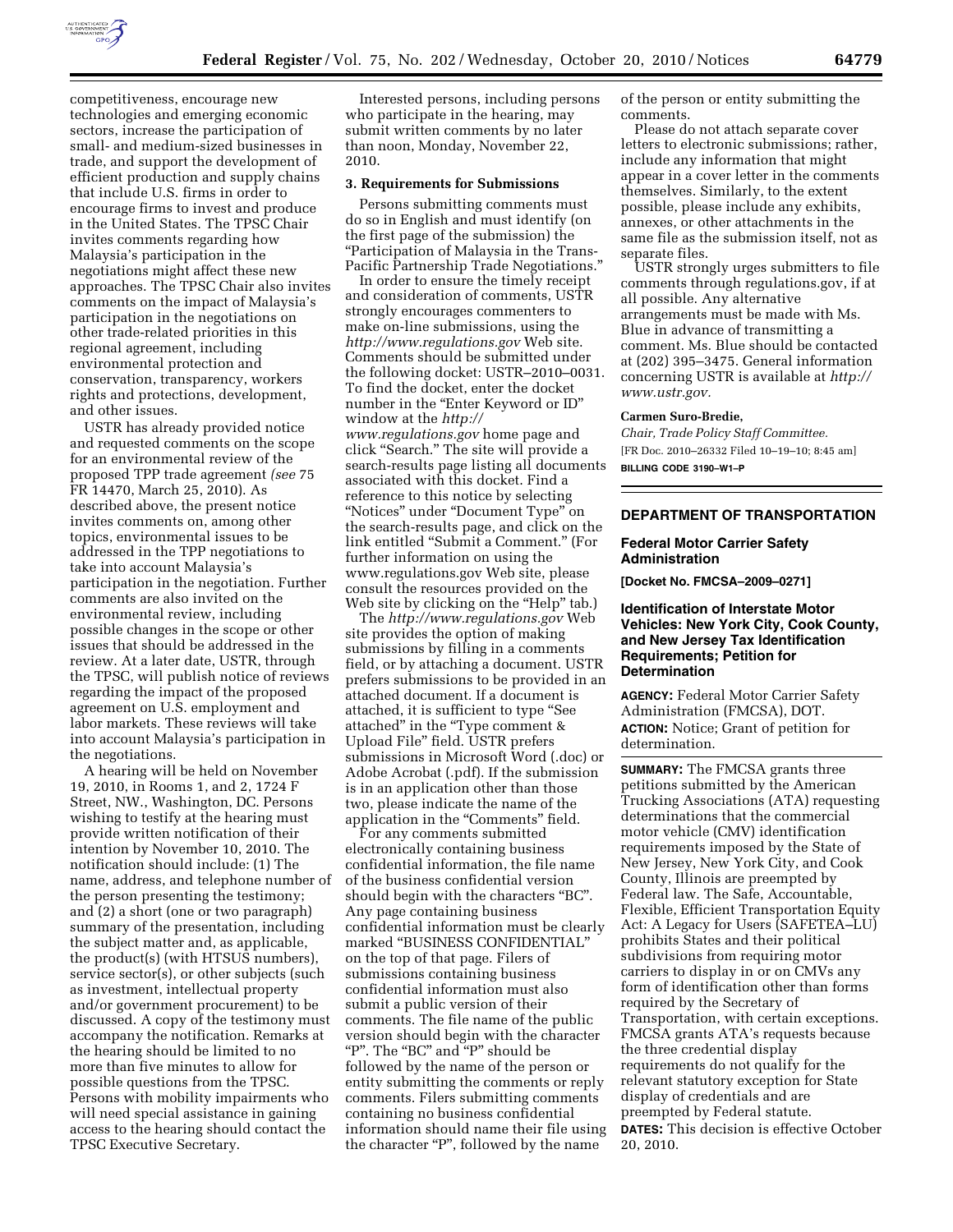# **FOR FURTHER INFORMATION CONTACT:**

Genevieve D. Sapir, Office of the Chief Counsel, Federal Motor Carrier Safety Administration, 1200 New Jersey Avenue, SE., Washington, DC 20590, (202) 366–7056; e-mail *[Genevieve.Sapir@dot.gov.](mailto:Genevieve.Sapir@dot.gov)* 

## **SUPPLEMENTARY INFORMATION:**

### **Background**

New Jersey's tax code requires all motor carriers hauling, transporting, or delivering fuel to display a Motor Fuel Transport License Plate and annual Transport License Certificate. This requirement applies to all motor carriers hauling, transporting, or delivering fuel in New Jersey regardless of their State of domicile or registration. New Jersey Statutes Annotated § 54:39–41 and § 54:39–53. New York City's Administrative Code, § 11–809, requires CMVs used principally in New York City or in connection with a business carried on within New York City to pay a tax and display a stamp. The requirement appears to apply whether or not the CMV is registered to an address in New York City. Cook County's Code of Ordinances requires motor vehicle owners residing within the unincorporated area of Cook County to: (a) Display a window sticker showing payment of fees; and (b) paint business vehicle identification information on their vehicles. Article XIV of chapter 74 of the Cook County Code of Ordinances is referred to as the ''Cook County Wheel Tax on Motor Vehicles Ordinance.''

Section 4306(a) of SAFETEA–LU, codified at 49 U.S.C. 14506(a), prohibits States from requiring motor carriers to display in or on CMVs any form of identification other than forms required by the Secretary of Transportation. Section 14506(b), however, establishes several exceptions to this prohibition:

(b) Exception.—Notwithstanding subsection (a), a State may continue to require display of credentials that are required—

(1) Under the International Registration Plan under section 31704 [of title 49, United States Code];

(2) Under the International Fuel Tax Agreement under section 31705 [of title 49, United States Code];

(3) Under a State law regarding motor vehicle license plates or other displays that the Secretary determines are appropriate;

(4) In connection with Federal requirements for hazardous materials

transportation under section 5103 [of title 49, United States Code]; or

(5) In connection with the Federal vehicle inspection standards under section 31136 [of title 49, United States Code].

The exception relevant to ATA's petitions is § 14506(b)(3), which

provides that ''a State may continue to require display of credentials that are required \* \* \* under a State law regarding motor vehicle license plates or other displays that the Secretary determines are appropriate.'' The Secretary's authority is delegated to FMCSA by 49 CFR 1.73(a)(7).

ATA's petitions seeking determinations, along with the applicable statutes, regulations, and ordinances, are available for inspection in the docket established for this notice.

### **Public Comments**

On October 19, 2009, FMCSA published a notice in the **Federal Register**, ''Identification of Interstate Motor Vehicles: New York City, Cook County and New Jersey Tax Identification Requirements; Petition for Determination'' (74 FR 53578), requesting public comment on ATA's petitions. In formulating its decision, FMCSA considered all of the comments received in response to the Agency's notice.

FMCSA received 11 comments, of which 7 were from trade associations, 3 from motor carriers, and 1 from an individual. All commenters supported preemption.

ATA and the Distribution and LTL Carriers Association commented that the credential display requirements are related to revenue raising and that they do not fall under any of the § 14506(b) exceptions. Con-way Inc. commented that the credential display requirements are impediments to interstate commerce. United Parcel Service, Inc. (UPS) commented that, as an interstate carrier operating in many States, it finds credential display requirements to be burdensome. UPS further commented that, although the vehicles in its fleet may be in compliance with State or local tax, fee, or permit requirements, if its drivers cannot display the appropriate credential on demand, the company can nonetheless receive a citation. Martin Storage Co. also commented that the paperwork associated with State and local credential display requirements is burdensome. The Truckload Carriers Association and the Truck Renting and Leasing Association commented that the credential display requirements are not eligible for the § 14506(b)(3) exception because they are not related to vehicle registration. The National Private Truck Council observed that none of the affected jurisdictions submitted comments to justify the credential display requirements.

In addition, FMCSA received a letter from the Office of the State's Attorney of Cook County acknowledging that its

credential display requirement is preempted. This letter is also available for review in the docket.

# **FMCSA Decision**

New Jersey's tax credential display requirement is a State-mandated form of identification preempted by 49 U.S.C. 14506(a) and does not qualify for the exception at § 14506(b)(3). First, it is not an identification requirement related to motor vehicle license plates. Even though the credential itself is in the form of a license plate, its purpose does not relate to State licensing of vehicles. Rather, it appears to identify those motor carriers, registered in New Jersey or elsewhere, that have paid State taxes for hauling, transporting, or delivering motor fuel. Second, New Jersey failed to articulate any justification for FMCSA to exercise its delegated discretion to approve the display.

New York City's and Cook County's display requirements are also preempted by 49 U.S.C. 14506(a) because they are identification requirements mandated by political subdivisions of a State. However, the assessment of whether a § 14506(b) exception applies to these display requirements requires a slightly different analysis. The prohibition in § 14506(a) specifically applies to States, political subdivisions of States, interstate agencies and other political agencies of two or more States, whereas the exceptions in § 14506(b) apply to States without mention of political subdivisions or agencies. Consequently, the first question the Agency must answer is whether a § 14506(b) exception can apply to a political subdivision of a State.

Two possible interpretations exist. One is that Congress intended for States, political subdivisions of States, interstate agencies and other political agencies of two or more States to be subject to the general prohibition on display of identification requirements, but only intended for States (and not the other subdivisions and agencies) to be eligible for the exceptions in § 14506(b). The second is that Congress intended the States, as well as political subdivisions and agencies, to be eligible for the exceptions and that its omission of these other entities from § 14506(b) is not evidence of its intent to exclude them from being eligible for the exception. FMCSA believes that the latter is the correct interpretation.

In *City of Columbus* v. *Ours Garage & Wrecker Service,* 536 U.S. 424 (2002), the Supreme Court considered a provision with nearly identical language to § 14506 and determined that Congress' exclusion of political